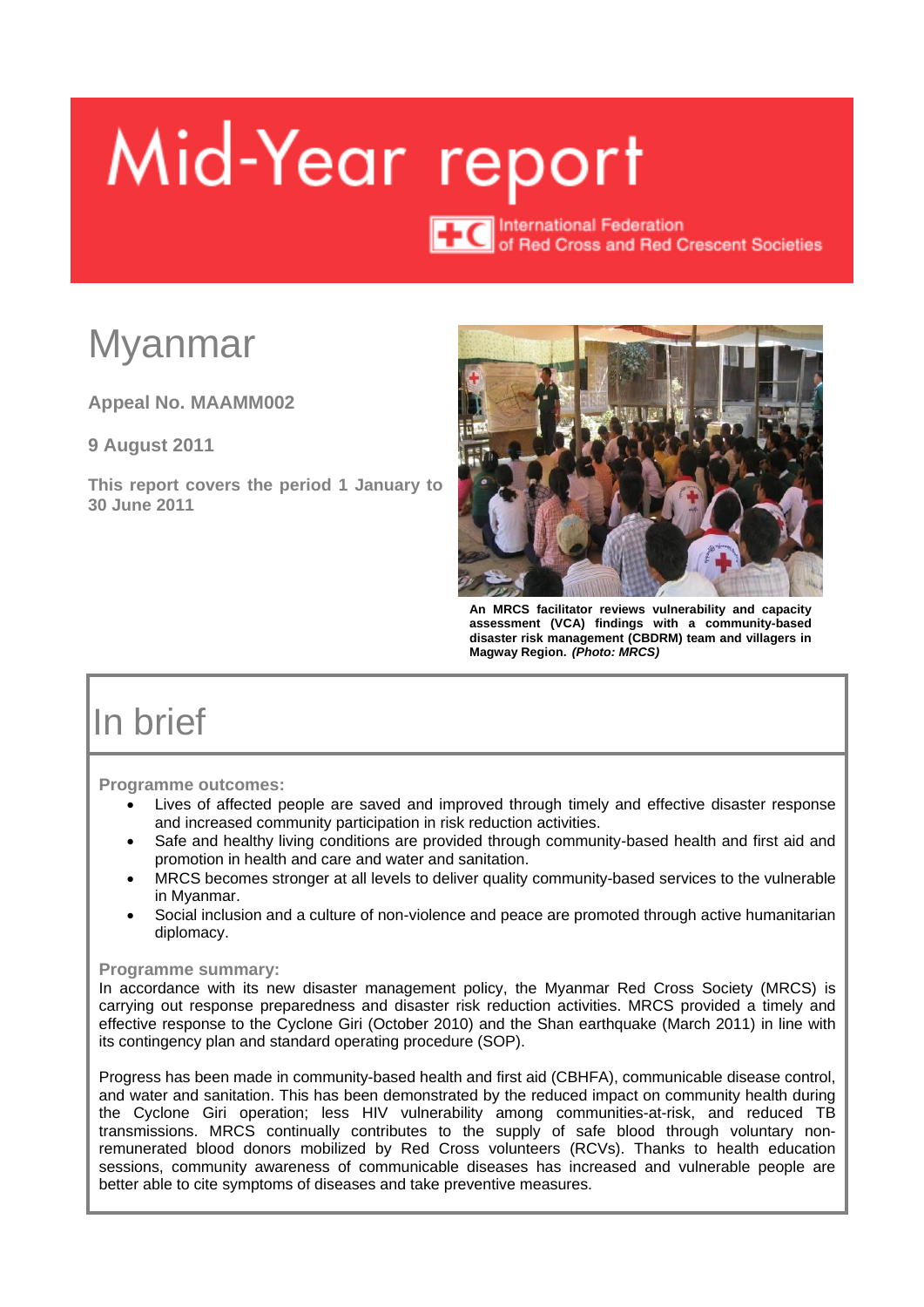The division of organizational development of MRCS has had a stable structure and a high level of cooperation within the team, facilitating a cooperative and coordinated approach to the development of the National Society. Conscious of the demands placed on MRCS, the IFRC country office continuously seeks to support its internal dialogue and consensus building.

MRCS has also exerted efforts in media relations, volunteer capacity building and dissemination of the Fundamental Principles and humanitarian values of the Red Cross Red Crescent Movement.

**Financial situation**: The total 2011 budget is CHF 3,520,232, of which CHF 2,886,650 (82 per cent) is covered up to end-June 2011. The contributions to the Cyclone Giri operation are not included here. Overall expenditure during the reporting period was CHF 1,446,152 (41 per cent) of the total budget. The level of expenditure was low because of the uncertainty of funding of programmes and the National Society gave priority to the timely completion of the Nargis operation and the emergency response to the Cyclone Giri and Shan earthquake. Considering the overall expected funding and the level of expenditures, budget revisions are due in September 2011.

#### **[Click here to go directly to the attached financial report.](#page-13-0)**

**No. of people we have reached:** Some 230,000 people benefited directly and some 520,000 others indirectly, from the IFRC-supported programmes during the reporting period. Approximately 250,000 people are expected to benefit from the activities planned for the rest of the year.

**Our partners:** MRCS continues to benefit from a number of multilateral and bilateral partnerships. Ongoing key multilateral support for this plan comes from Canadian Red Cross, Red, Finnish Red Cross/Finnish government, Hong Kong branch of the Red Cross Society of China, Japanese Red Cross Society, Netherlands Red Cross and Swedish Red Cross. MRCS also works with the long-term in-country partner national societies of Australia, Denmark and France on various bilateral programmes. MRCS's cooperation with the International Committee of the Red Cross (ICRC) continues in the area of communications and support to prostheses workshops and training sessions.

MRCS maintains important partnerships with Burnet Institute, UNICEF, UNFPA, UNHCR and UNOPS, as well as with the Ministry of Health, Ministry of Social Welfare and Relief and Resettlement, Ministry of Education, Ministry of Home Affairs and local authorities.

On behalf of Myanmar Red Cross Society, IFRC would like to thank all partners and donors for their generous and invaluable support of this programme.

# **Context**

Following the general elections on 7 November 2010, a new central government and state/regional governments were officially put in place in March-April 2011. New ministries at central and regional levels expressed their willingness to support the humanitarian activities and development work of UN agencies and other humanitarian actors. State and regional governments may play a bigger role in future disaster response as demonstrated after the earthquake in Shan State in March. However, the actual level of cooperation from various ministries varies from one ministry to another. There has been no progress in visa approval processes for expatriate aid workers working for humanitarian missions in the country or visiting Myanmar for the same purpose. Visa issues continue to affect IFRC delegates working in the country, as well as Red Cross visitors to Myanmar.

The  $67<sup>th</sup>$  Central Council Meeting and the  $10<sup>th</sup>$  General Assembly of MRCS were held at the National Society's new headquarters building in Naypyidaw respectively on 2 and 3 June 2011. The MRCS's strategy for 2011-2015 was adopted and the MRCS President and members of the Central Council were re-elected at the General Assembly.

A good level of progress has been made in the Cyclone Nargis operation, with most programmes close to reaching overall targets and concluding related project activities within the agreed timeframes. In some programmes, targets have even been exceeded or second phases have been launched due to the positive feedback received from communities as well as the continuing need for support. Two consultants have been recruited by the IFRC Asia Pacific zone office to undertake the final evaluation of the Cyclone Nargis operation, which is expected to be completed by the end of July.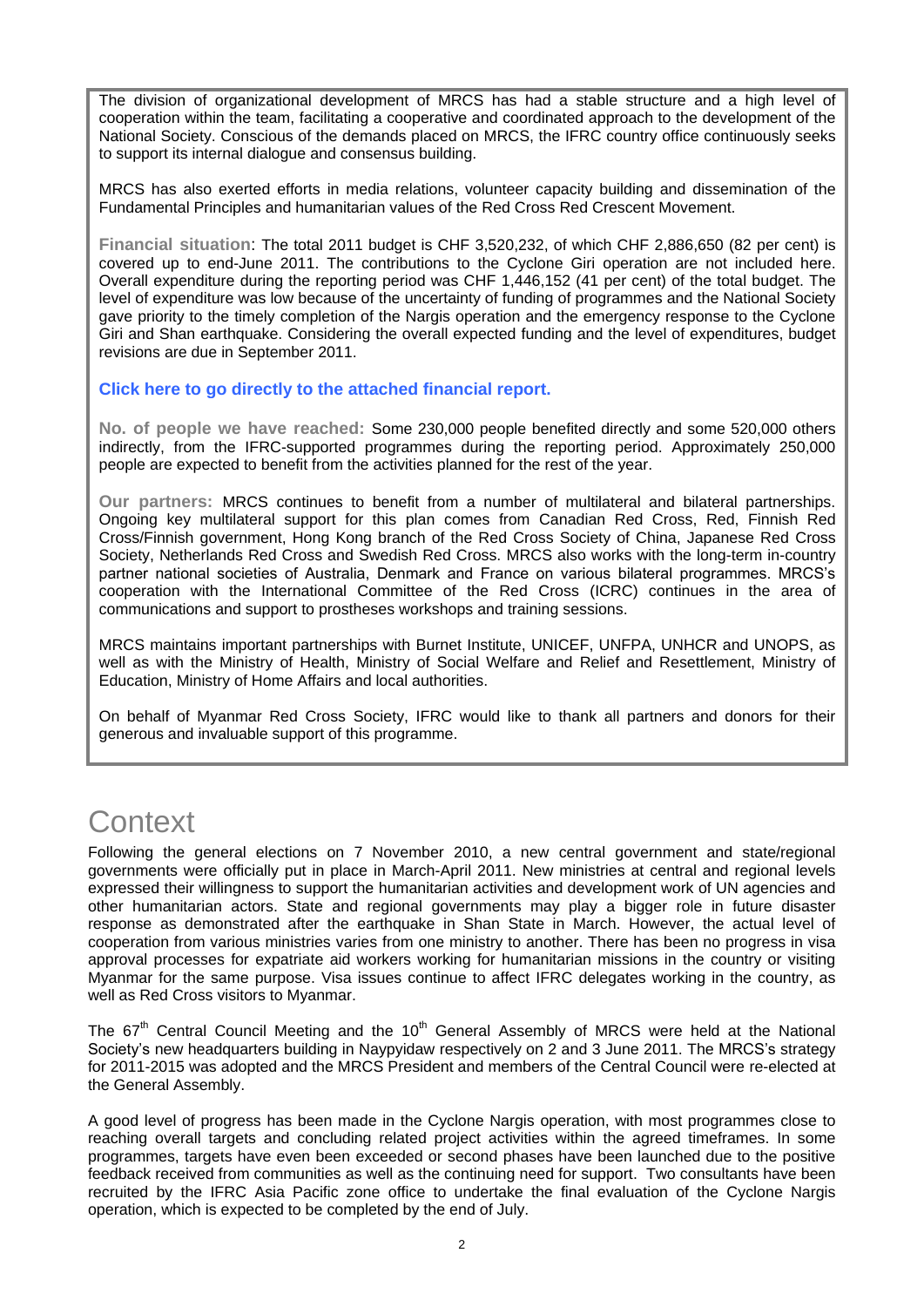The Cyclone Giri operation is progressing well with the emergency relief operation funded by the IFRC's DREF<sup>1</sup> as well as ECHO<sup>2</sup> having concluded at the end of January and March 2011 respectively. The timeframe of the emergency health and care programme supported by Swedish Red Cross and the water and sanitation programme supported by AusAID<sup>3</sup> through Australian Red Cross has been extended until the end of July 2011 to meet the needs of affected communities. With the support of IFRC and partner national societies, MRCS quickly responded to the disaster caused by the earthquake in Shan State in March. These two operations have demonstrated the MRCS's disaster response capacity which has been enhanced through the Cyclone Nargis operation.

Although MRCS has been busy with the final phase of the Cyclone Nargis operation and two emergency relief operations, it was able to achieve progress in implementing the annual programmes through effective management of its available resources.

# Progress towards outcomes

## Disaster management

**Programme purpose:** Reduce deaths, injuries and impact from disasters

**Outcome:** Lives of affected people are saved and improved through timely and effective disaster response and increased community participation in risk reduction activities.

#### **Achievements**

#### **Programme component: Response preparedness**

#### *Disaster preparedness stock*

MRCS procured standard disaster preparedness (DP) stock for 18,000 households, of which 14,000 were distributed to people affected by Cyclone Giri. Up to 700 packages were distributed to people affected by the earthquake in Shan State. The remaining 3,300 standard packages have been stored at different warehouses for future disaster response needs. Considering the vital need for ropes and hammers among affected communities as was evident in recent emergencies, MRCS has added these items to its standard disaster preparedness packages. Tarpaulins, blankets and mosquito nets were purchased through the IFRC's regional logistics unit in Kuala Lumpur to ensure their quality, while clothing materials, kitchen sets, hammers and rope were procured locally.

#### *Disaster response*

MRCS responded to various small- and medium-scale disasters in the country and distributed disaster preparedness stock to 2,028 disaster-affected households. With support from IFRC's disaster relief emergency fund (DREF) as well as ECHO, MRCS distributed non-food items, shelter kits, community shelter kits and hygiene parcels to 13,912 families affected by Cyclone Giri in four townships in Rakhine State. With the support of Swedish Red Cross and AusAID through Australian Red Cross, MRCS continues to support cyclone-affected people by providing emergency health and care, and water and sanitation services. These programmes are due to be completed by the end of July 2011.

In cooperation with IFRC and other partners, MRCS launched a DREF operation to respond to the earthquake in Eastern Shan State in March 2011. The society deployed relief teams and distributed disaster preparedness stock and family tents to affected people. *Please see the [DREF operation updates](http://www.ifrc.org/en/publications-and-reports/appeals/?ac=MDRMM004&at=&c=&co=MM&f=&r=&t=&ti=) for details.*

#### *Warehouse upgrading*

The upgrading of three MRCS warehouses is in progress. When they are completed, the number of upgraded warehouses will increase to 12, thereby strengthening the National Society's warehousing capacity and management. In addition to the renovation of their physical structure, these upgraded warehouses have been equipped with furniture, pallets and communications equipment. With the support of Japanese Red Cross Society, MRCS is building a new warehouse in Yangon in order to enhance its warehousing capacity. A contractor has been identified and construction is in progress.

<sup>&</sup>lt;sup>1</sup> Disaster Relief Emergency Fund.<br><sup>2</sup> European Commission Uumanite

European Commission Humanitarian Aid and Civil Protection department (DG ECHO)

 $3$  Australian Agency for International Development.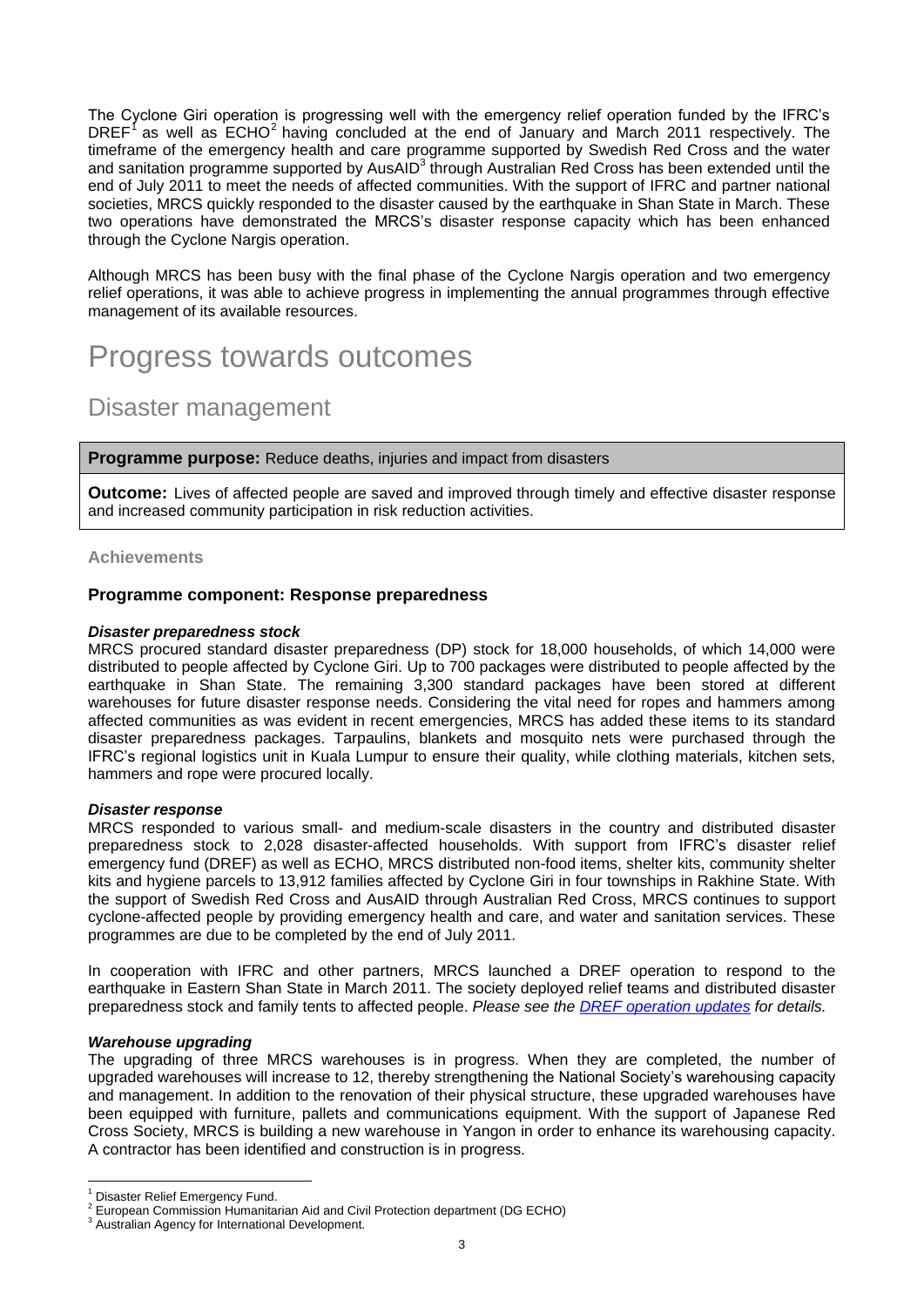#### *Communications facilities*

MRCS procured 30 new telephones for distribution to disaster-prone townships as part of its efforts to strengthen the communication between the headquarters and branches at regional and township levels. These telephones will be used for early warning and income-generation initiatives by branches.

#### *Emergency management fund*

At the end of May 2011, MRCS and IFRC signed an agreement concerning the establishment, management and supervision of an emergency management fund, which stipulates its concept and other details regarding its management and operational procedures. The fund which has a ceiling of CHF 500,000 is aimed at financing the replenishment of disaster preparedness stock, deployment of assessment teams and the local transportation of disaster preparedness stock. MRCS and Japanese Red Cross Society have contributed CHF 16,000 and CHF 150,000 respectively to the fund.

#### *Sphere<sup>5</sup> training*

Together with Oxfam and other partners, MRCS and IFRC jointly organized a Sphere training-of-trainers workshop in Yangon on 9-14 May. A total of 30 people, including four from MRCS and IFRC, were trained as facilitators of Sphere training. MRCS and IFRC have completed the translation of the 2011 edition of the Sphere handbook into the Myanmar language and the printing process is due to begin soon.

#### *Other initiatives*

In response to the recommendations of the Cyclone Giri lessons learnt workshop held in March, MRCS is developing rapid assessment tools in cooperation with IFRC, UN OCHA<sup>6</sup> and other partners. In an effort to speed up its disaster response, MRCS is working to form emergency response teams (ERT) in all states and regions throughout the country. MRCS and IFRC are also contributing towards inter-agency efforts to promote disaster risk reduction (DRR) as a member of the inter-agency DRR working group, and as a member of the steering committee which consist of key humanitarian organizations which facilitate DRR initiatives in Myanmar.

#### **Programme component: Disaster risk reduction**

#### *Community-based disaster risk management programme (CBDRM)*

Up to June, 56 per cent of the total target of 960 direct recipients have benefited from the programme support and 53 per cent of the total target of 82,500 indirect recipients have received some form of support in this regard.

A total of 30 communities from ten townships (three communities per township) in the Bago and Magway regions have been selected to participate in the CBDRM programme, based on their vulnerability towards disasters. *(Please see the table below for details on these selected communities)*

As part of the programme, two CBDRM facilitator courses were conducted in February and March, for a total of 62 participants. They comprised Red Cross volunteers (32 from Bago and 30 from Magway), among whom 21 participants were women. They were trained in the CBDRM processes including community mobilization, hazards and vulnerability mapping, early warning, vulnerability and capacity assessments (VCA) and coping measures aimed at reducing risks at community level. The training was combined with field visits to review the disaster profiles and vulnerability of townships and identify the potential villages which would benefit from participation in the CBDRM programme. After the training, these facilitators formed CBDRM multiplier teams within each of the 30 villages which had been selected to participate in the programme.

Each CBDRM multiplier team has a membership of 30 villagers, with half of them being women. Of these 30 teams, 16 teams (15 from Magway Region, and one from Bago Region) have been trained in vulnerability and capacity assessments (VCA), hazards and capacity mapping; developing seasonal calendars within their respective communities; and improving coping measures to reduce the impact of disasters. These teams have identified focal persons and formed individual action groups covering the areas of early warning, first aid, search-and-rescue, relief distributions, assessments, preparedness and mitigation.

As part of the programme, MRCS has also procured 40 CBDRM kits to strengthen the disaster preparedness measures of the communities and township Red Cross branches. These kits which include ropes, life jackets, hand-held loud speakers, buckets, blankets, early warning flags, tarpaulins, bamboo sticks and advanced first aid kits are expected to be distributed in July.

<sup>5</sup> Humanitarian Charter and Minimum Standards in Disaster Response.

 $6$  United Nations Office for the Coordination of Humanitarian Affairs.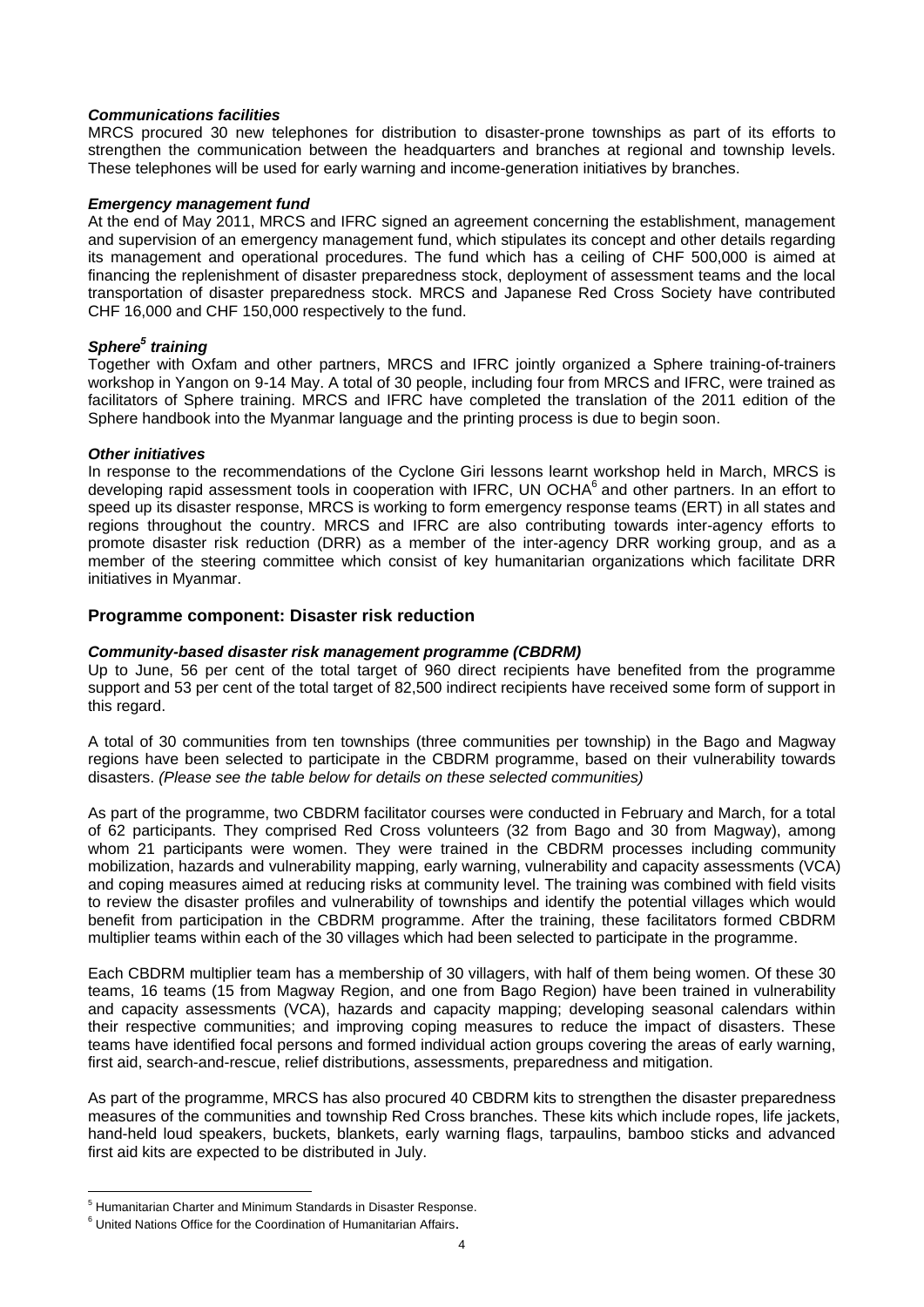#### **CBDRM townships**

| <b>Region</b> | <b>Township</b> | <b>Village</b>                                     | <b>Potential hazards</b>                      |  |  |  |
|---------------|-----------------|----------------------------------------------------|-----------------------------------------------|--|--|--|
|               | Thanatpin       | Tar Wa YaeTa Khar, Ka Mar Se,<br>Nat Yae Kan       | Strong wind, flood, drought                   |  |  |  |
|               | Waw             | Thu Ye Thu Mein, Ta Naw Kyun,<br><b>Shan Kaing</b> | Flood, drinking water, strong wind            |  |  |  |
| <b>Bago</b>   | Daik U          | Hpaung Taw Thi, Ka Toke Hpa Yar Gyi,<br>Thone Gwa  | Strong wind, dengue, drinking<br>water, flood |  |  |  |
|               | Phyu            | Oke Hpyat, Ban Laung, Ka Nyin Daing                | Bank erosion, flood, strong wind              |  |  |  |
|               | Tantabin        | Chaung Wa, Ohn Pin, Zee Hpyu Thaung                | Flood, strong wind, bank erosion,<br>dengue   |  |  |  |
|               | Pwintbyu        | Zee Kyun, Ah Nauk Layu Ein, Tha Nat Wa             | Land slide, fire, snake bite, flood           |  |  |  |
|               | Yenangyaungg    | Chaing, Pin Wa, Hpa Ye Kyun                        | Landslide, fire, flood                        |  |  |  |
| Magway        | <b>Chak</b>     | Chaung Tet, Pa Day Thar, Let Pan Kyun              | Landslide, fire                               |  |  |  |
|               | Seikphyu        | Than Za Lon, Ah Shey Kan Twin,<br>Saik Khan        | Landslide, fire, flood                        |  |  |  |
|               | Yesagyo         | Mee Laung Kyun, Pa Khan Nge, Taung U               | Landslide, fire, HIV, water shortage          |  |  |  |

#### *School-based disaster risk management programme (SBDRM)*

As part of the school-based disaster risk management programme, facilitator training was held in June, for 32 participants from the Bago Region. Participants included 20 teachers from ten schools (two teachers per school), representatives from the township education authority and Red Cross branches. Up to 16 of the participants were women. The training focused on community mobilization, facilitation skills, vulnerability and capacity assessments (VCA), hazards and capacity mapping, development of seasonal calendars and counter-measures to reduce the impact of disasters. Another course for facilitators is due to take place in July for participants selected from Magway Region.

Trained teachers will form an SBDRM team within their respective schools, with team members consisting of 30 students who will be trained in using various disaster risk reduction tools. In connection with this, MRCS has procured and distributed 20 SBDRM kits to the schools to strengthen their disaster preparedness. Each kit contains disaster risk reduction (DRR) materials such as rope, life jackets, stretcher, hand-held loud speaker, buckets, tarpaulins, first aid kits, fire beaters, DRR manuals and information, education and communication (IEC) materials.

#### *Information, education and communication (IEC) materials*

In order to raise awareness of disasters and related counter-measures, MRCS has produced and distributed a total of 63,000 copies of IEC materials to schools and communities participating in the CBDRM and SBDRM programmes. These materials address topics such as CBDRM, malaria, dengue, psychosocial support, TB, diarrhoea, cyclones, earthquakes and bird flu.

#### *National Society capacity building*

Two MRCS staff members attended a regional disaster response team (RDRT) meeting held in Indonesia on 4-11 April, and another two participated in a regional disaster management committee meeting in Bangkok on 24-27 May. One MRCS staff member took part in an RDRT induction course in Singapore on 24-27 May.

#### **Constraints or Challenges**

Since the MRCS disaster management division staff were given the lead in the Red Cross response to the Cyclone Giri and Shan earthquake, in addition to the ongoing annual disaster management programme, some of the intended activities were not undertaken as planned. Close coordination with MRCS disaster management staff who are based most of the time at the society's new headquarters in Naypyidaw remains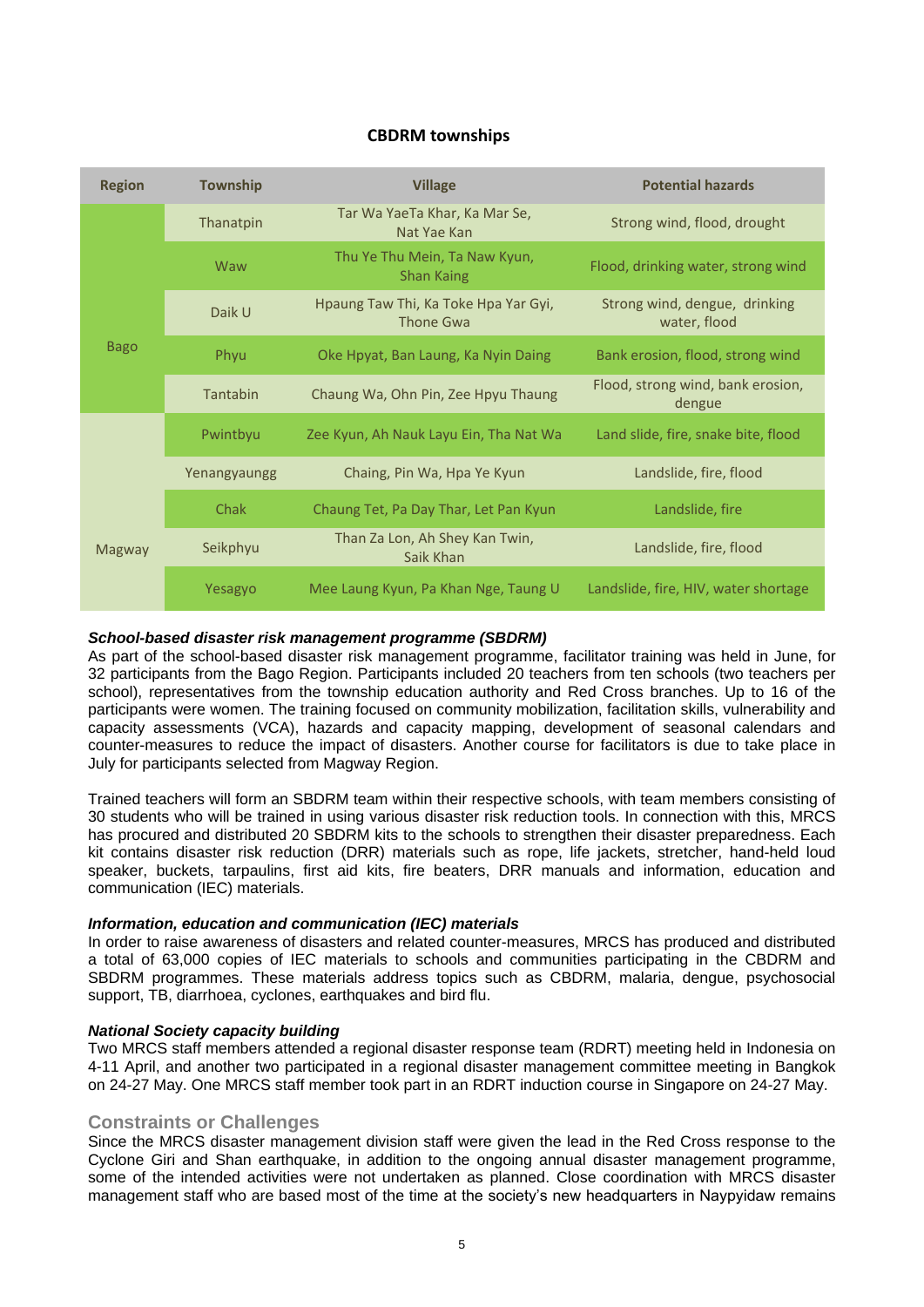challenging - as such, opportunities to engage in joint strategic planning have reduced and the timely completion of planned activities has also been affected.

# Health and care

**Programme purpose:** Reduce the number of deaths, illnesses, injuries and impact from diseases, public health emergencies and disasters

**Outcome:** Safe and healthy living conditions are provided through community-based health and first aid; and promotion in health and care, and water and sanitation.

#### **Achievements**

#### **Community-based health and first aid (CBHFA)**

With the support of IFRC's Southeast Asia regional office in Bangkok, MRCS and the IFRC country office conducted a workshop for CBHFA master facilitators in Yangon on 17-24 January. A total of 24 participants from CBHFA townships in the states or regions of Mandalay, Ayeyarwady, Bago and Rakhine were trained as CBHFA master facilitators.

A CBHFA task force led by the MRCS honorary secretary and composed of representatives of MRCS and IFRC meet regularly to discuss the plan of action and budget, as well as the issues raised in the implementation of CBHFA.

#### *Pilot township*

Lewe Township in Mandalay Region has been identified as a pilot area for CBHFA implementation with the support of Hong Kong branch of the Red Cross Society of China. Staff from MRCS headquarters and the township branch met the local authorities and visited communities, to advocate for CBHFA at various levels. They explained in detail how *CBHFA in action* builds on local capacities and enhances the communities' safety and resilience.

Based on the selection criteria and the findings of the community needs assessment carried out between 1-7 April, MRCS selected five communities, namely Shan Su, Da Lant Chun, Swe Taw Myaung, Magyi Gone, and Char Chaung. In the selection process, due consideration was given to the vulnerability, health situation and commitment of communities; Red Cross branch capacities and the distance of communities from the township. CBHFA committees were formed at the township and community levels and their terms of reference was approved. MRCS organized a *Learning by Doing* workshop for 21 community volunteer leaders in Lewe Township on 2-6 May. CBHFA facilitators visited the communities betwen 13-19 May to advocate to community leaders and members about the CBHFA concept and process and distributed IEC materials. Based on a plan of action developed with community leaders and members, CBHFA committees are organizing various activities to address community needs. Together with the MRCS's deputy head of health and CBHFA coordinator, the IFRC health delegate visited CBHFA communities in Lewe township on 1-7 May to monitor the progress.

#### *New implementation areas*

With the confirmation of Swedish Red Cross funding for CBHFA in mid-May, MRCS is making preparations to implement the programme in Toungup Township (Rakhine State) and Pauk Khaung Township (Bago Region). Located in coastal and hilly areas of the country, these locations are representative of typical coastal and hilly townships of the country in terms of population, living standards, disaster profiles and disease patterns. Therefore, lessons learnt and experience gained from these areas would be useful in expanding the CBHFA programme to other townships in the country. Now, MRCS is gathering secondary data for a situational analysis of the areas through the township and village authorities and the CBHFA master facilitators there. A field visit for an initial assessment of Pauk Khaung Township and targeted villages is scheduled for the second week of July.

#### *CBHFA in the Ayeyarwady Delta*

To build on the experience of CBFA in Cyclone Nargis-affected areas and engage township branches more effectively in building community safety and resilience in disaster-prone townships, MRCS is targeting five townships in the Delta area for implementation of CBHFA. Myaungmya and Wakema townships have been selected as pilot areas with due consideration of Red Cross branch capacity and volunteer experience of working with communities. With experience and lessons learnt from these two townships, the programme is expected to gradually expand to include three more townships later in the year. In June, the MRCS chief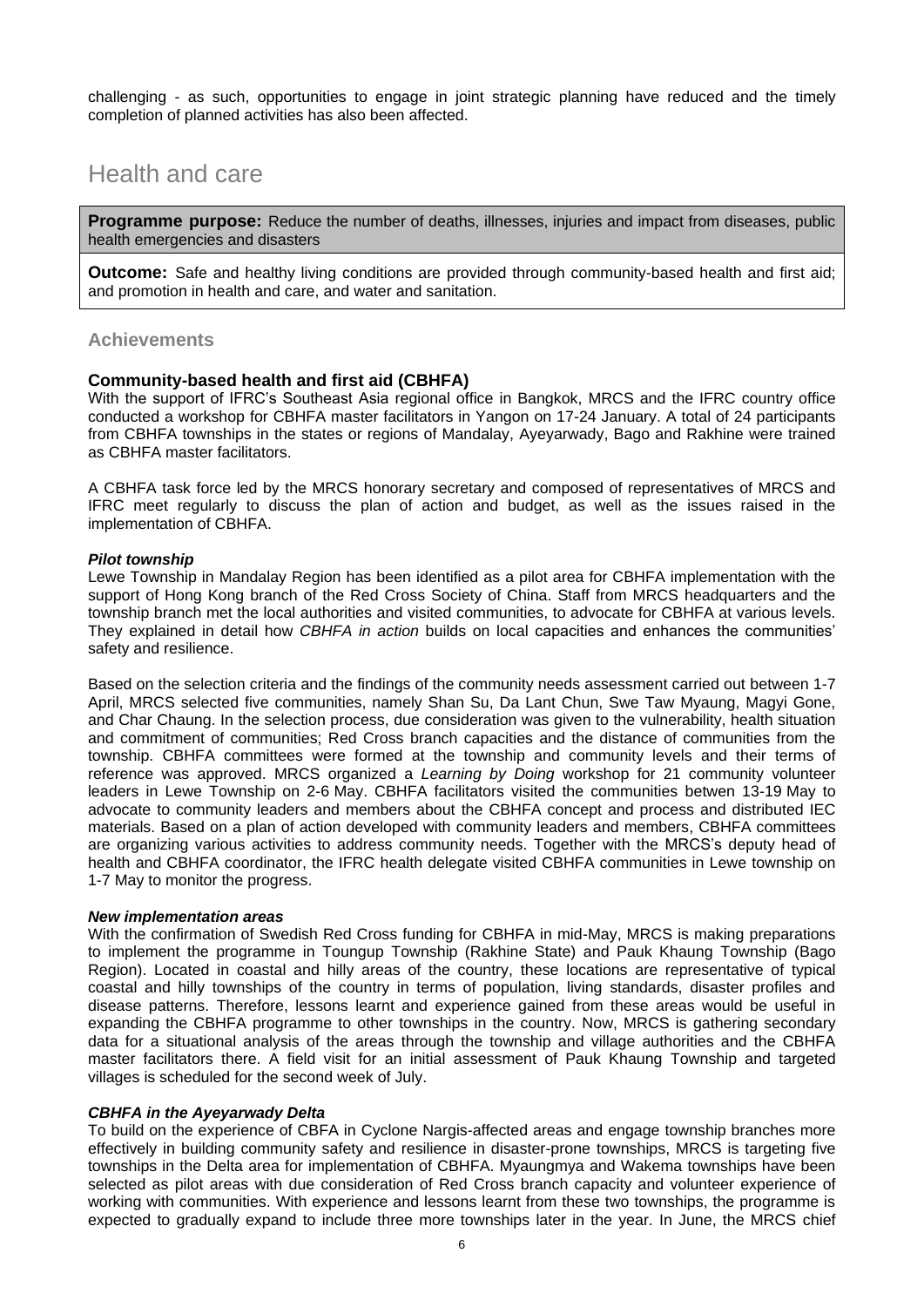coordinator met with the authorities of the two townships for advocacy purposes. A team from MRCS is currently visiting targeted communities for an initial assessment.

#### *Existing community-based health project*

The existing community-based health project in 30 villages of Natmauk and Pwintbyu townships, Magway Region, is progressing according to the plan. A total of 220 health education sessions were conducted in the targeted villages by project staff and Red Cross and community volunteers, and 20,841 IEC materials and 5,000 mosquito nets were distributed to all households there in June. A total of 600 school hygiene kits were also distributed to the primary schools. For prevention of poisonous snake bites, 7,010 boots were distributed to people living in the areas. Up to 600 community volunteers were trained in community-based first aid and health education.

In accordance with the plan of action for 2011, MRCS is working on expanding the project to ten new villages. The project staff assisted them in forming village health committees and developing their action plans. A total of 300 community volunteers trained in CBFA are making field monitoring visits to villages once a month and conducting health education activities.

Red Cross volunteers visited 4,905 households in Natmauk Township and 4,331 households in Pwintbyu Township. Project staff members visit villages regularly to monitor the progress in the field and supervise volunteers. Volunteers meet once a month in villages, and township steering committees meet on a quarterly basis to follow up on activities and submit reports.

Completed activities in Natmauk Township consist of one tube well in Shaw Chaung Lay village, two shallow wells in Ywar Thit and Thet Yin Taw villages, and one water storage tank in San Kan Village. In Pwintbyu Township, four shallow wells were rehabilitated in Saw Taw village and one water storage tank was rehabilitated in North Chaung Sone village. A total of 2,000 latrine pans and pipes were distributed to all households in the ten new villages.

A Finnish Red Cross delegation, accompanied by the IFRC head of delegation and health delegate, visited the Magway Region in January to monitor the project implementation. They were also briefed on the results of the impact study of the project in Magway.

#### **Various health and care projects**

#### *Integration of psychosocial support*

MRCS is working to integrate psychosocial support elements into mainstream programmes such as health, disaster management and volunteer management. In January and February, MRCS provided psychosocial support training to 42 Red Cross volunteers in Sittwe Township (Rakhine State). These trained Red Cross volunteers provided 264 persons in Cyclone Giri-affected areas with psychosocial support. School-based and community-based activities were also conducted, benefiting 4,036 people. A total of 58,800 IEC materials on psychosocial support were distributed to people living in areas affected by Cyclone Giri.

#### *Public health in emergencies (PhiE)*

The public health in emergencies (PHiE) project could not be implemented as planned due to the lack of funds. The PhiE officer has been engaged in health education and hygiene promotion in the areas affected by Cyclone Giri and the Shan earthquake.

#### *HIV project*

MRCS is implementing the HIV project in Aung Myay Thazan, Mahar Aung Myay and Pyi Gyi Tagon townships in Mandalay Region, and Lashio Township in Northern Shan State. Three specific groups have been targeted:

- youth aged between 14 and 25
- truck and bus drivers and their assistants; and,
- people living with HIV (PLWHIV) and their families

A total of 75 PLWHIVs from the three townships in Mandalay received their nutritional support. Two trained caretakers from each township visit their homes every week to provide health information and necessary support. A self-help group established in each township meets every month to discuss issues related to health and income generation for these PLWHIVs. The PLWHIV leader from each township attends monthly meetings held at the township National AIDS Programme (NAP) office and shares experiences with others. Although the contracts of field staff in Mandalay were terminated in March, they continue to work as volunteers and make monitoring visits.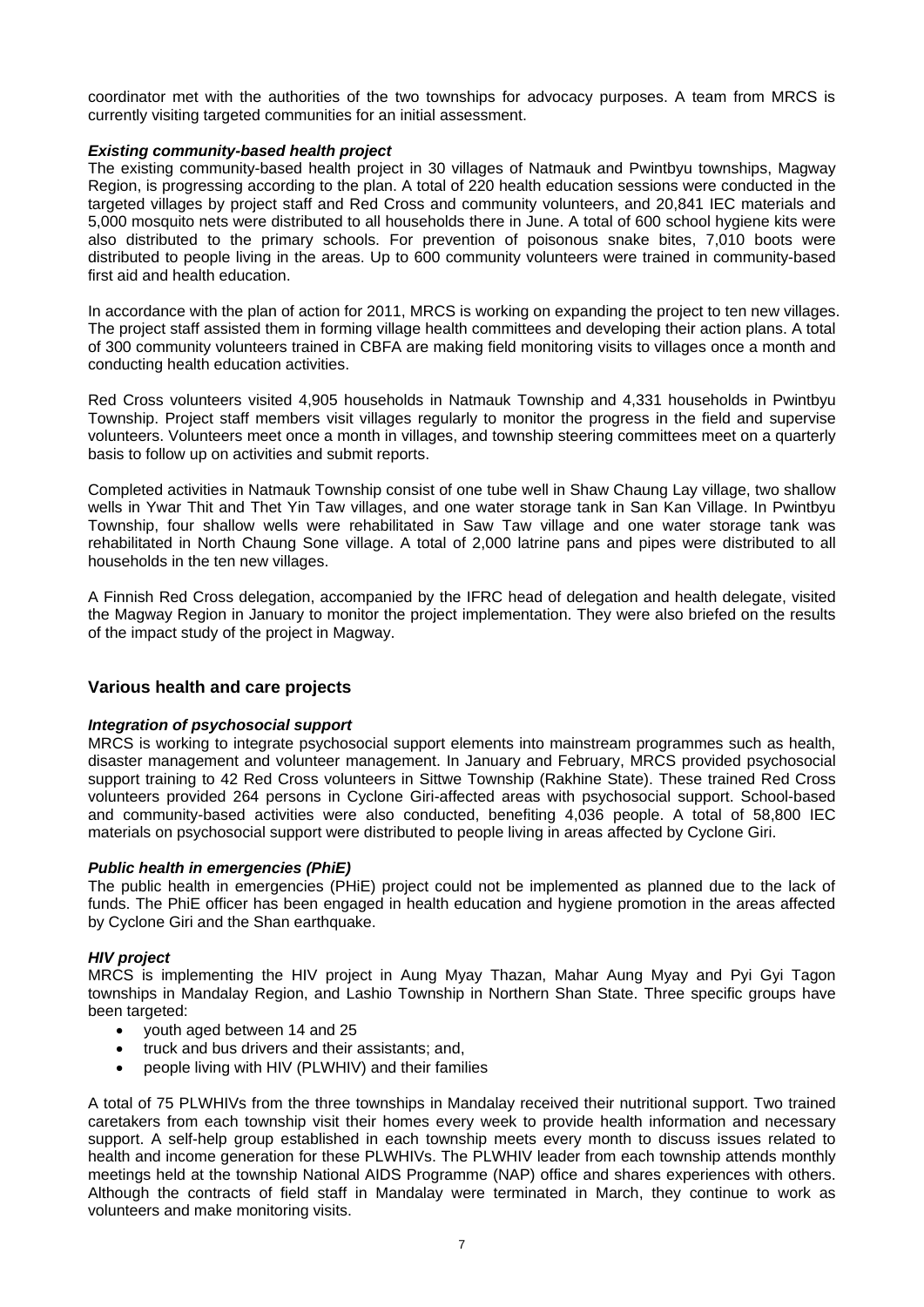During the monitoring and supervision visit to Mandalay in March, the HIV coordinator supervised volunteer activities in PLWHIV nutrition support, and met with branch staff and self-help groups. Each self-help group saved around MMK 100,000<sup>7</sup> thanks to contributions from PLWHIVs, and formed a micro-credit committee to manage the funds properly.

Three project staff attended a HIV prevention, care and support workshop held in Beijing in June.

#### *Tuberculosis project*

MRCS is implementing a tuberculosis project in eight townships in the Cyclone Nargis-affected areas to strengthen TB prevention, care and support. In collaboration with the National TB programme (NTP), 10 assistant field supervisors and 203 trained volunteers conducted health education for 46,977 people. Of 563 suspected cases referred to the NTP for diagnosis and treatment, 116 cases (20.6 per cent) were detected as TB positive; they were given DOTS $^8$  treatment and observed by Red Cross volunteers.

This shows an increase in case detection in 2011 as compared with 17 per cent in 2010. A total of 1,980 TB patients were supported with TB care kits, nutrient cereals, vitamins and handkerchiefs. Monthly volunteer meetings take place in every township to share knowledge and experiences.

Ceremonies marking World TB Day were held in 13 townships and CBHFA communities. A total of 3,000 TB care kits and multivitamins were donated to TB patients in the Aung San TB Hospital, the New Yangon General Hospital and to volunteers from the project townships. Activities conducted by Red Cross Volunteers are monitored by assistant field supervisors, volunteer leaders and 2 i-Cs<sup>9</sup>.

#### *Blood project*

In an effort to ensure a sufficient amount of safe blood available in the country, MRCS continues to implement a voluntary non-remunerated blood donor recruitment project in collaboration with the National Blood Centre. A total of 1,855 blood bags were collected by Red Cross volunteers from 11 townships in Yangon and Mandalay. MRCS supported the transportation costs of blood donor teams after every donation.

The Kachin Red Cross Committee collected 62 blood bags on New Year's Day in coordination with other social organizations. In collaboration with the National Blood Centre, the MRCS blood donor recruitment working group met on two occasions and conducted various blood donation campaigns. MRCS conducted health talks for potential blood donors in universities and Red Cross branches. Red Cross blood donor recruiters formed a network with blood banks and prepared a donor calendar to facilitate blood donations.



**MRCS volunteers conduct a baseline survey for the water and sanitation programme in Pyawbwe, Mandalay Region.** *(Photo: MRCS)*

In February, the MRCS President attended an appreciation ceremony for 49 regular blood donors, organized by the Thongwa Township Red Cross Blood Association. The donors were presented with certificates of appreciation as well as pins and badges.

MRCS and the National Blood Centre held a coordination meeting in May and June in Yangon and Mandalay. The World Blood Donor Day was celebrated in June in Yangon, Mandalay, Kachin, Mon and Ayeyarwady regions. The Yangon Red Cross Committee collected 200 blood bags through mass blood donation campaigns at three hospitals and the National Blood Centre in the city on the occasion of World Blood Donor Day.

#### *Water and sanitation programme*

As part of the water and sanitation programme, two baseline survey training workshops for Red Cross volunteers were conducted in Meikhtilar between 16-19 March, and in Yangon between 7-8 April. MRCS selected

Pyawbwe Township in Mandalay, and Yesagyo Township in Magway as the implementation areas of the programme, taking into consideration the initial availability of vulnerability data, health statistics, easy access, budget and timeframe. By using the questionnaire developed by MRCS and IFRC, 36 volunteers from these two townships conducted baseline surveys in June in 16 villages, covering around 28 per cent of

<sup>7</sup> Myanmar Kyat (MMK) is the local currency in Myanmar.

<sup>8</sup> Directly Observed Treatment Short-course (DOTS).

 $9^{9}$  2 i-C: Second-in-command who is the manager of a township Red Cross Volunteer brigade.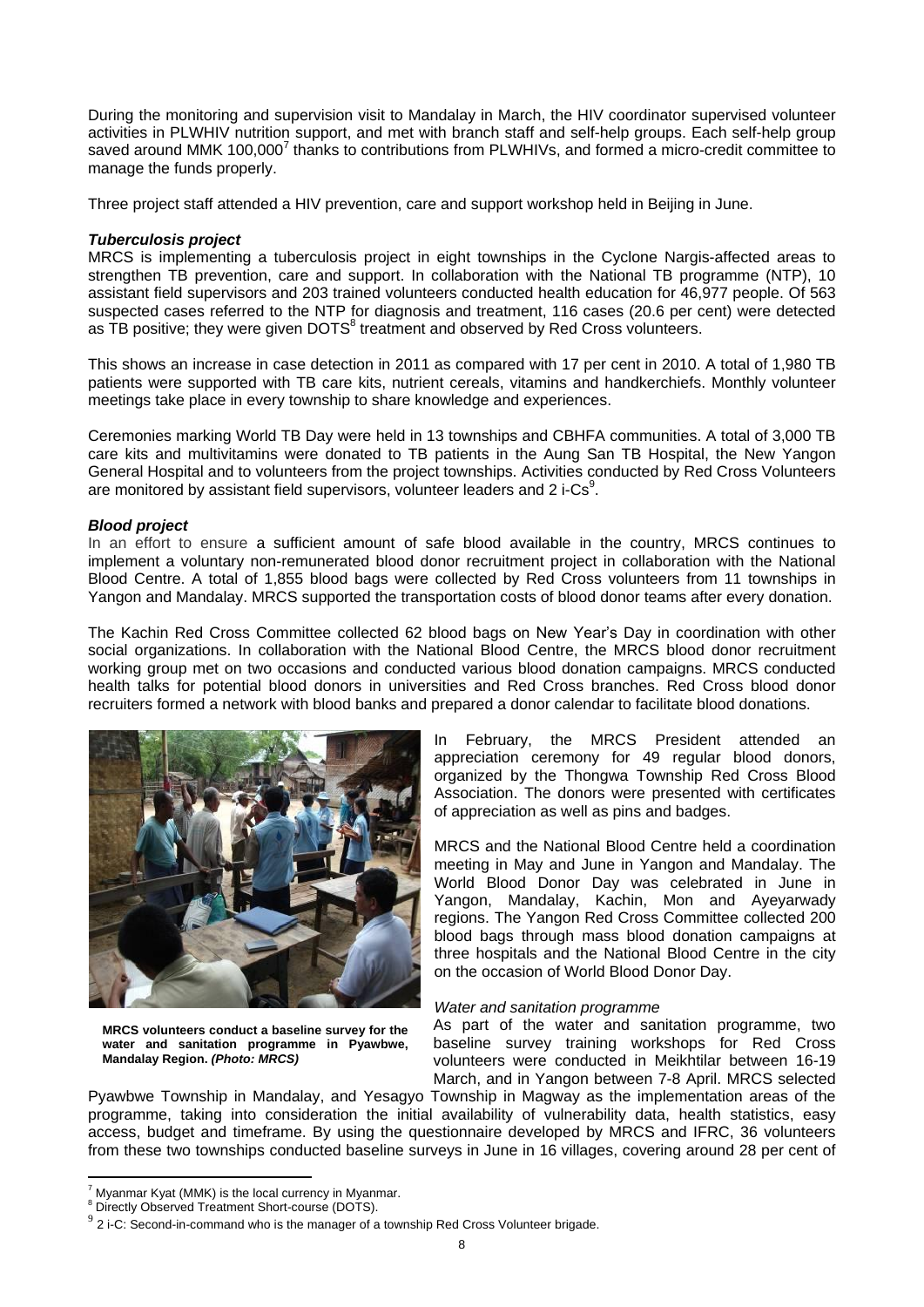the targeted population. To facilitate the data collection, the volunteer team leaders conducted interviews with school principals, health workers and village leaders in the catchment areas. A special software programme has been designed to process and analyse the baseline survey findings. Data entry began in mid-June.

A representative from Austrian Red Cross visited Myanmar on 23-30 April for insight into the water and sanitation activities implemented with Austrian Red Cross funding and to provide technical support to improve activities in the months to come.

#### *First aid programme*

MRCS conducted various first aid workshops to enhance the first aid skills of Red Cross volunteers and communities. A first aid team building workshop was held in Ngwe Thaung Yan sub-township in Ayeyarwady Region on 3-4 February, for 21 staff (15 of them women) from all divisions of MRCS headquarters.

Two community-based first aid training-of-trainers courses were conducted in Maung Daw township in Rakhine State from February-March, for 19 persons (four of them women) from MRCS, UNHCR and communities. MRCS branch in Thongwa Township in Yangon Region conducted the same course for 40 Red Cross volunteers and community volunteers (18 of them women) from 28 March to 8 April. One first aid instructor course was organized by Bago Red Cross Committee in Pyay township on 1-10 April, for 30 RCVs,13 of whom were women.



**MRCS volunteers provide first aid following a road accident. (Photo: MRCS***)*

Two representatives from Japanese Red Cross Society visited Myanmar on 20-26 February to conduct a final review of the

2008-2010 first aid programme implemented with JRCS support and to discuss issues related to future bilateral cooperation.

#### **Constraints and Challenges**

Due to the lack of funding for some health projects such as public health in emergencies (PHiE), first aid and HIV, the ability to retain staff and carry out planned activities is a challenge. Some communities are resistant towards changing their behaviour because of their socio-economic conditions and traditional habits.

# Organizational development

**Programme purpose:** Increase local community, civil society and Red Cross and Red Crescent capacity to address the most urgent situations of vulnerability.

**Outcome:** MRCS becomes stronger at all levels to deliver quality community-based services to the vulnerable people in Myanmar.

#### **Achievements**

The division of organizational development has had a stable structure for the past several months and a high level of cooperation within the team and is supporting a cooperative and coordinated approach to the development of the National Society. IFRC recognizes the demands placed on the National Society and continuously seeks to support internal dialogue and consensus building. As the MRCS organizational development team no longer has a permanent presence in Yangon, the organizational development delegate visited the new MRCS headquarters three times to follow up on related issues and provide necessary support.

The *2011-2015 Strategic Plan* was formally approved at the General Assembly held in Naypyidaw on 3 June. With the support of Swedish Red Cross, MRCS is arranging for its printing, distribution and dissemination throughout Myanmar.

MRCS has made significant progress in the transition from the Cyclone Nargis operation, especially in the areas of human resources, hub assets redistribution, archiving of documents and financial reconciliation. MRCS and IFRC are also seeking to maximize the learning from the Cyclone Nargis operation and support the long-term development of the National Society. As such, MRCS organized lessons learnt workshops on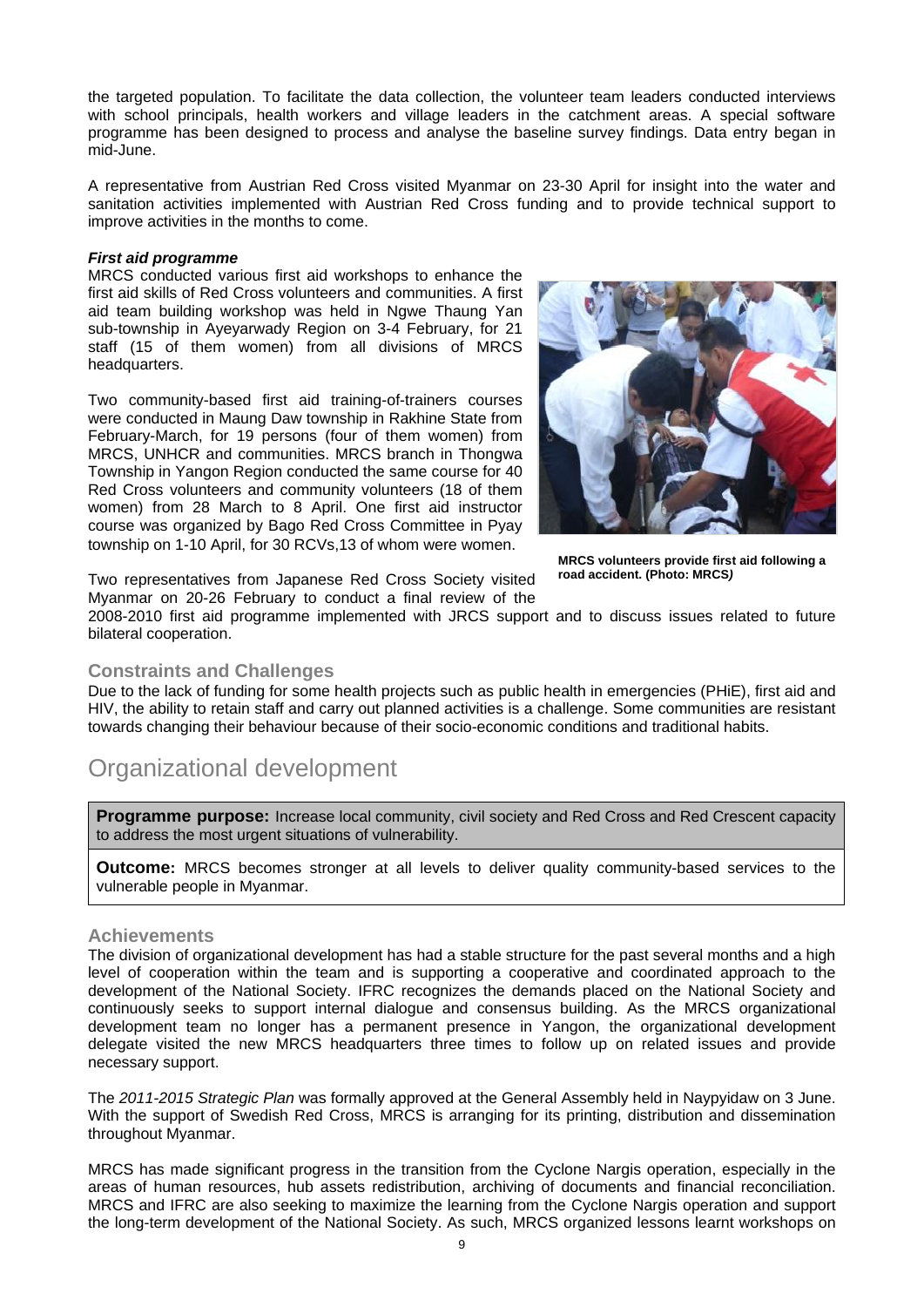shelter, livelihoods, logistics and monitoring and evaluation with the support of IFRC between March and June. More workshops are scheduled for the next quarter.

#### *Legal base*

With the adoption of a new constitution and the establishment of a new administrative structure in the country, MRCS has initiated internal discussions on redrafting the amendment of the Red Cross Act to be submitted to the national Parliament.

#### *Branch development*

In accordance with the *2011-2015 Strategic Plan*, MRCS is working on developing an appropriate branch development model which can effectively support community-based programmes. The MRCS/IFRC organizational development team held six workshops between February and June to seek full input from and build consensus among the various stakeholders, as well as draft a field test concept and model in consultation with branches at township and state levels.

The branch reporting system (also supported by the communications division) tracks locally-funded branch activities. According to the reports from 17 states and regions, 2,692 volunteers supported some 4,182 people through various activities like dissemination, community-based first aid (CBFA), school Red Cross, relief and rescue, youth training, emergency health and care, and community development work.

The 67<sup>th</sup> Central Council meeting held in Naypyidaw on 2 June approved the 30-point criteria to be used in assessing the capacity of branches. In May, the organizational development team carried out branch assessments at 18 townships in Kayin and Tanintharyi regions. A total of 43 branches have been assessed to date. This information has been provided to the MRCS Executive Committee and management as a tool to support future planning.

#### *Red Cross Youth and Volunteers*

The total number of registered volunteers trained and available for immediate deployment during an emergency has increased from 29,556 to 32,056 or by nine per cent. The revision of youth and volunteer systems and guidelines has been delayed as priority was given to the development of a branch development model. MRCS continues to support university-based Red Cross teams with the dual objectives of sensitizing the educated classes of Myanmar and supporting mass blood donations. Historically, there are more blood donations in the second half of the year due to university examinations from March to May. During this reporting period, Red Cross teams organized voluntary blood donations at Mawlamyine University, Myit Gyi Na University and Thanlin Community College. The Kachin State Chief Minister personally joined the mass blood donation at Myit Gyi Na University and donated USD 350 to support the Red Cross branch activities.

A total of 17 youth leaders attended the meeting of Grade 1 staff officers of Red Cross Brigades in June, which has formed a national youth committee and established a terms of reference which defines its future role.

Following the 6.8 magnitude earthquake in Shan State in March, 100 volunteers from neighbouring branches were deployed to assist affected communities in coordination with the affected township supervisory committee. They were provided with volunteer insurance. The local authorities and affected communities appreciated their contribution and offered help to the MRCS headquarters in constructing a new Red Cross branch office this year.

The organizational development division organized large-scale ceremonies in 10 states and regions including Yangon and Mandalay on the occasion of the World Red Cross and Red Crescent Day, in order to appreciate the exemplary work carried out by Red Cross volunteers. Chief ministers, health ministers, mayors and other dignitaries of these states and regions and more than 3,000 people attended these ceremonies and publicly acknowledged the contributions of the volunteers.

#### *Financial management*

With the support of the IFRC regional finance development delegate in Bangkok, MRCS is developing a branch financial guideline for township branches which are involved in community-based programmes. Three workshops took place between February and April with the participation of MRCS and IFRC programme managers concerned to reach consensus on financial procedures and requirements. This branch financial regulation is expected to be finalized by July and guide the process of working advances provided to township branches. The IFRC regional finance development delegate visited Myanmar in April to support this process.

Financial journal entries covering the period up to March 2011 have been entered into the Peachtree financial software by an external service provider. The planned auditing of 2008-2009 accounts in January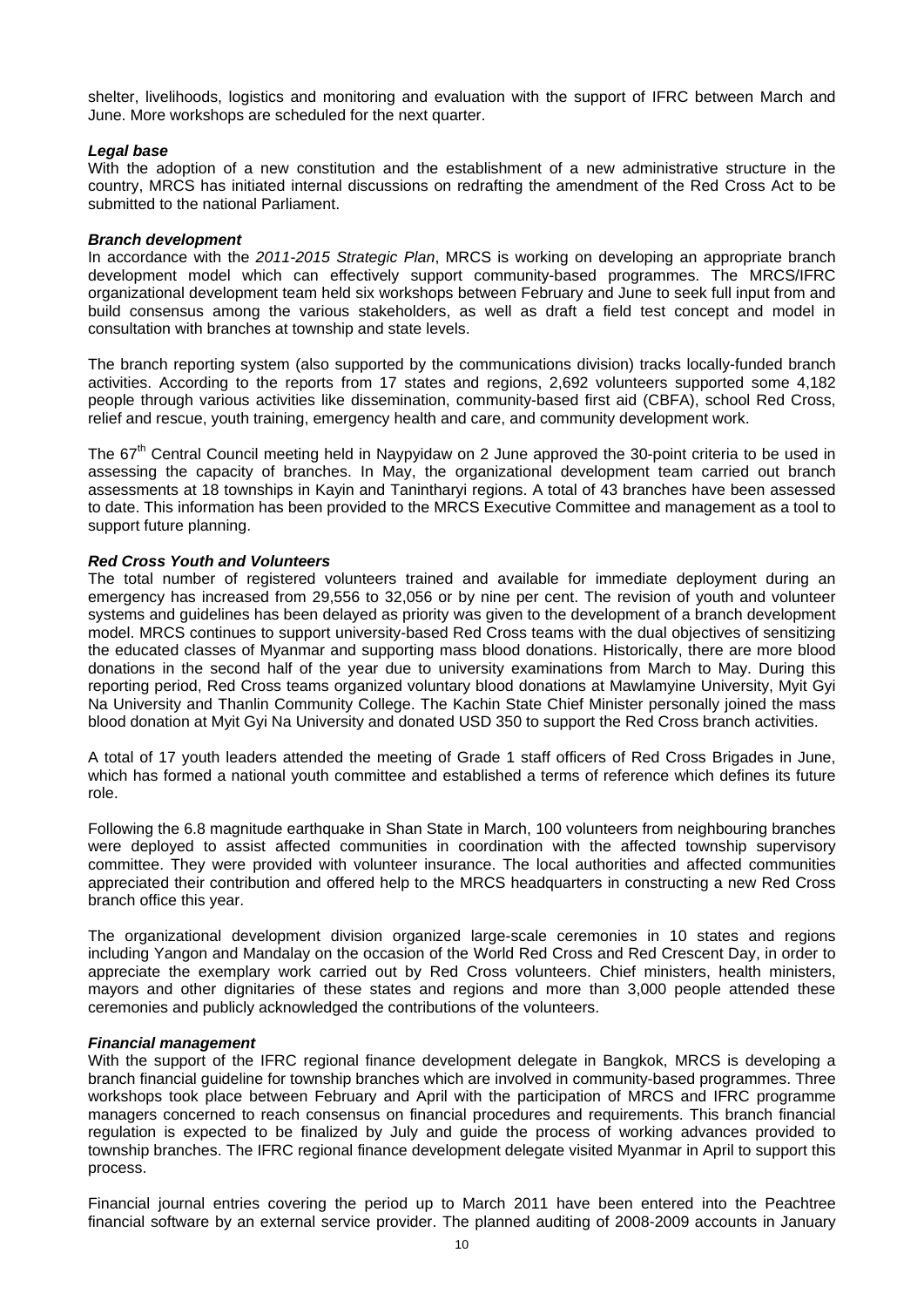was postponed as more MRCS data needs to be entered into the Peachtree system. Discussions to resolve this issue continue.

#### *Human resource management*

A reference coding system for all human resource-related documents was completed during the first quarter of 2011. The human resource unit continues to assist all programmes in human resource-related issues such as recruitment, selection and relocation to the society's new headquarters in Naypyidaw. In January, a total of 70 per cent of National Society staff actively participated in the year-end appraisal of performance. The development of various human resource regulations is in progress and these include evaluation during a probation period, staff promotion criteria, leave regulation and performance appraisal.

As part of the transition from the Cyclone Nargis operation, the human resource unit organized training in curriculum vitae (CV) writing and interview skills for nearly 500 hub staff and volunteers, as well as an appreciation ceremony on 16 June for hub staff who had ended or are ending their contracts. The human resource unit received positive feedback and appreciation from the staff and Red Cross volunteers for these initiatives.

#### *Income generation*

Following the establishment of an income generation unit in late 2010, MRCS undertook two successful fund-raising initiatives after the natural disasters in Rakhine and Shan States (where Cyclone Giri and the earthquake occurred respectively) and constructed a bottling plant in Naypyidaw. After the departure of the head of the income generation unit, these activities have slowed down a little. MRCS and IFRC have agreed to give priority to the development of an income generation handbook detailing success stories which can be used by CBHFA branches to develop their own income generation activities.

#### **Challenges**

It is a little difficult for the organizational development division to focus on specific issues due to a number of ad hoc assignments or projects requested by the MRCS management. The physical distance between the MRCS headquarters in Naypyidaw and the IFRC country office in Yangon also has an impact on the latter's potential support to the National Society. Also, due to the low level of organizational development funding, MRCS and IFRC has postponed or cancelled some planned activities.

### Humanitarian values

**Programme purpose**: Promote respect for diversity and human dignity, and reduce intolerance, discrimination and social exclusion.

**Outcome:** Social inclusion and a culture of non-violence and peace are promoted through active humanitarian diplomacy.

#### **Achievements**

MRCS directed its efforts towards enhancing media relations, volunteer capacity building, dissemination of the Fundamental Principles of the Red Cross Red Crescent Movement, and producing a documentary video for the Cyclone Nargis operation, during this reporting period.

MRCS organized photography and reporting training for 50 volunteers from Cyclone Nargis-affected townships to strengthen the communication capacity and preparedness of the branches for future disasters. As a follow-up to the training, they submitted 104 communications inputs, which were later included in the 2011 issue of the MRCS's News Journal. Due to budget constraints, the circulation of this journal was reduced from 4,500 to 3,000 copies.

The MRCS communication division organized five media trips to cyclone- and earthquake-affected areas. As a result, Red Cross activities were covered 77 times by the local media. Through its relationship with an FM radio station, MRCS aired information about first aid and disaster preparedness in May and June. MRCS also produced four new Red Cross songs in cooperation with the Myanmar Music Association and had them aired in the first two weeks of May in commemoration of the World Red Cross and Red Crescent Day. The health promotion TV spots produced by MRCS in cooperation with the Central Health Education Bureau of the Ministry of Health are frequently aired by four Myanmar TV channels. A total of 8,684 people visited the MRCS [website](http://www.myanmarredcross.org.mm/) from January to June this year.

The communication division organized a photo exhibition on the Red Cross Red Crescent Movement, international humanitarian law and MRCS activities during the 67<sup>th</sup> Central Council Meeting and 10<sup>th</sup> General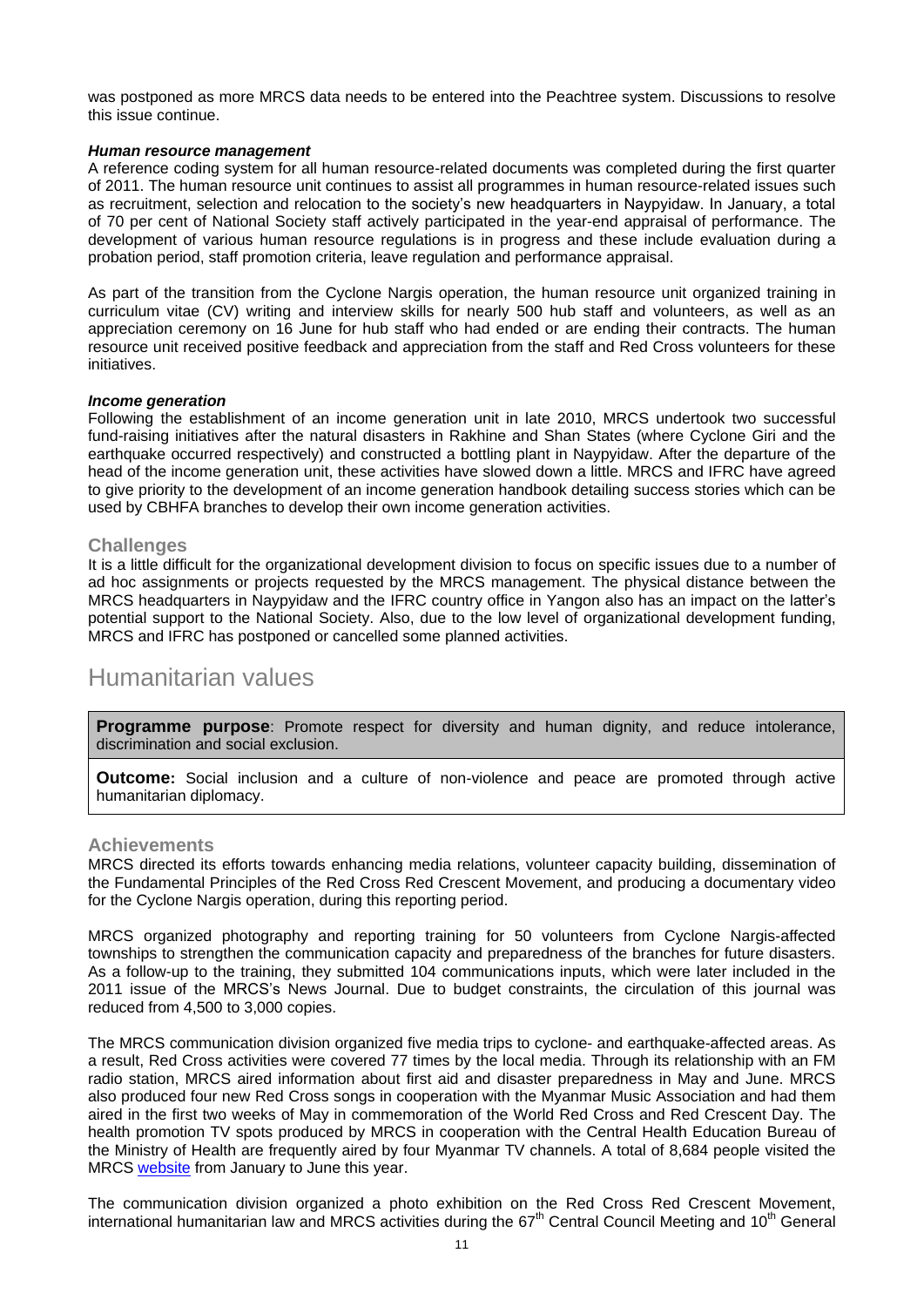Assembly held on 2 and 3 June respectively. The exhibition was visited by the minster and deputy minister of health, who spoke highly of MRCS activities.

A total of 3,946 people from all walks of life in different states and regions benefited from MRCS advocacy and dissemination activities, which were carried out in various forms such as workshops, dissemination sessions, Red Cross songs, radio programmes, and media trips. As a result of these activities, vulnerable communities, the media and authorities have come to have a better understanding of the Red Cross Red Crescent Movement and have expressed their interest in volunteering and the role of Red Cross volunteers. Three instances of this interest follow:

- Communities and media personnel have asked MRCS branches how they could contribute their knowledge and skills in support of Red Cross activities in times of disaster and how they can become volunteers in the field.
- After a dissemination workshop in Shan State in July 2010, the local authorities became better aware of Red Cross activities and, when the earthquake occurred in March this year, they included the MRCS 2 i-C<sup>10</sup> of Tachileik<sup>11</sup> township as a member of the earthquake rescue, recovery and resettlement sub-committee.
- In March, when the strong winds in the Bay of Bengal hit the coastal areas of Myanmar, the local authorities concerned worked closely with local Red Cross teams and willingly shared information about missing persons with the MRCS restoring family links unit – this coordination was unprecedented.

#### **Constraints or Challenges**

Due to the lack of funds for the MRCS's Humanitarian Values programme, it is difficult for the National Society to carry out dissemination activities as planned and sustain quality staff who have greatly increased their capacity during the Cyclone Nargis operation.

# Working in partnership

MRCS and the IFRC country office maintain close coordination through daily, weekly and monthly meetings. Movement coordination is also promoted through the IFRC-hosted monthly coordination meetings with the three in-country partner national societies and the International Committee of the Red Cross (ICRC).

MRCS, IFRC, ICRC and in-country partner national societies also held regular meetings to coordinate the Red Cross response to Cyclone Giri and the Shan earthquake. IFRC facilitates the partnership between MRCS and partner national societies like Japanese Red Cross Society and Austrian Red Cross through the implementation of tripartite agreements in the areas of first aid and water and sanitation. IFRC continues to provide standard services to the in-country delegations of Australian Red Cross, Danish Red Cross and French Red Cross, in accordance with the Administrative Service Agreements signed with them.

Ongoing key multilateral support comes from Austrian Red Cross, Canadian Red Cross, Finnish Red Cross, Hong Kong branch of Red Cross Society of China, Japanese Red Cross Society, Netherlands Red Cross and Swedish Red Cross. MRCS also works with longer-term in-country partner national societies of Australia, Denmark and France on various bilateral programmes. MRCS's cooperation with ICRC continues in the area of communications and support to prosthesis workshops and training sessions.

MRCS has important partnerships with ICRC, UNICEF<sup>12</sup>, UNFPA<sup>13</sup>, UNHCR<sup>14</sup>, UNOPS<sup>15</sup> and Burnet Institute, and has maintained close relationships with the Ministry of Health, the Ministry of Social Welfare and Relief and Resettlement, Ministry of Education, Ministry of Home Affairs, local authorities, and international and local non-governmental organizations. It is also a member of the national TB programme as well as a member of the national AIDS/malaria technical working group. MRCS has become a sub-recipient of the malaria programme and of the TB programme, funded by the Global Fund to Fight AIDS, Tuberculosis and Malaria. In May and June, MRCS, IFRC and partner national societies held meetings with the new Union Minister of Health and the Senior Minister of Yangon and briefed them on Red Cross activities in the country.

 $10$  2 i-C: Second-in-command who is the manager of a township Red Cross Volunteer brigade.

<sup>&</sup>lt;sup>11</sup> Villages in this township were affected by the earthquake.

<sup>&</sup>lt;sup>12</sup> United Nations Children's Fund (UNICEF).

<sup>&</sup>lt;sup>13</sup> United Nations Population Fund (UNFPA).

 $^{14}$  United Nations High Commissioner for Refugees (UNHCR).

<sup>&</sup>lt;sup>15</sup> United Nations Office of Project Services (UNOPS).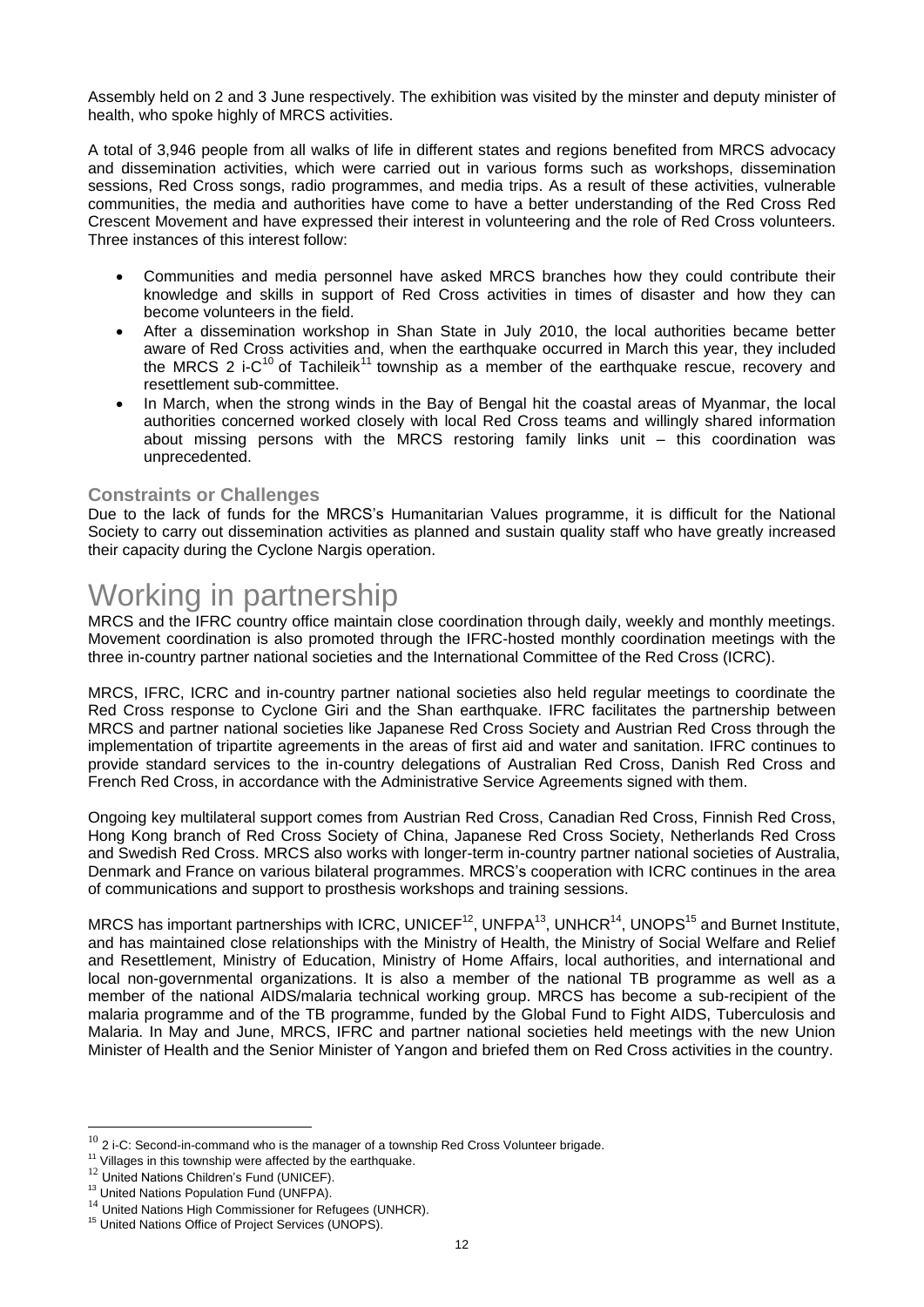# Contributing to longer-term impact

MRCS and IFRC held a series of workshops to share lessons learnt, best practices and quality standards developed in different sectors of the Cyclone Nargis operation and use them in strengthening the capacity of the National Society in various areas. The Cyclone Nargis monitoring and evaluation workshop held on 13- 14 June came up with a number of recommendations to improve the monitoring and evaluation of the MRCS's annual programmes based on the experience and lessons learnt from the Cyclone Nargis operation. In accordance with the Nargis transition plan jointly developed by the two parties, MRCS and IFRC are closely working on human resource issues, asset relocation and financial closing in order to help the National Society benefit as much as possible from the Cyclone Nargis operation.

Gender equity and diversity have also been given due attention. In this regard, MRCS programme divisions consider gender balance when selecting participants for training workshops and direct recipients of Red Cross support. Community-based programmes also promote the increased involvement of women in community activities.

# Looking ahead

MRCS has a new strategy for 2011-2015 and will conclude its three major ongoing operations for Cyclone Nargis, Cyclone Giri and the Shan earthquake by the end of August 2011. These operations have helped the National Society enhance its capacity in various areas and improve its image and reputation in the country. With stronger and more competent staff, MRCS will redouble its efforts to tackle new challenges ahead and assist vulnerable people in the areas it has identified.

MRCS and IFRC will join efforts to make the best use of available opportunities in the interests of the National Society's development, incorporate community-based approaches in MRCS programmes, and develop Red Cross branches which can best support community-based programmes.

#### **How we work**

*All Federation assistance seeks to adhere to the [Code of Conduct for the International Red](http://www.ifrc.org/publicat/code.asp)  [Cross and Red Crescent Movement and Non-Governmental Organizations \(NGOs\) in Disaster](http://www.ifrc.org/publicat/code.asp)  [Relief](http://www.ifrc.org/publicat/code.asp) and is committed to the [Humanitarian Charter and Minimum Standards in Disaster](http://www.sphereproject.org/)  [Response](http://www.sphereproject.org/) (Sphere) in delivering assistance to the most vulnerable.*

IFRC's vision is to inspire, encourage, facilitate and promote at all times all forms of humanitarian activities by National Societies, with a view to preventing and alleviating human suffering, and thereby contributing to the maintenance and promotion of human dignity and peace in the world.

IFRC's work is guided by **Strategy 2020** which puts forward three strategic aims:

- 1. Save lives, protect livelihoods, and strengthen recovery from disaster and crises.
- 2. Enable healthy and safe living.
- 3. Promote social inclusion and a culture of nonviolence and peace.

### **Contact information**

For further information specifically related to this report, please contact:

- Myanmar Red Cross Society: Prof. Dr. Tha Hla Shwe, president, e-mail: [president@myanmarredcross.org.mm,](mailto:president@myanmarredcross.org.mm) phone: +95 67 419014, fax: +95 67 419036
- Federation country office in Myanmar: Bernd Schell, head of country office, e-mail: [ifrcmm01@redcross.org.mm,](mailto:ifrcmm01@redcross.org.mm) phone and fax: +951 383 686, 383 682
- Federation Southeast Asia regional office, Bangkok: Anne Leclerc, head of regional office, email: [anne.leclerc@ifrc.org;](mailto:anne.leclerc@ifrc.org) phone: +662 661 8201; fax: +662 661 9322
- Federation Asia Pacific zone office, Kuala Lumpur:
	- **o** Al Panico, head of operations; email[: al.panico@ifrc.org;](mailto:al.panico@ifrc.org) phone: +603 9207 5700
		- **o** Alan Bradbury, head of resource mobilization and PMER; email: [alan.bradbury@ifrc.org,](mailto:alan.bradbury@ifrc.org) phone: +603 9207 5775; fax: +603 2161 0670 Please send all pledges of funding to [zonerm.asiapacific@ifrc.org](mailto:zonerm.asiapacific@ifrc.org)

*<financial report below; [click here to return to title page>](#page-0-0)*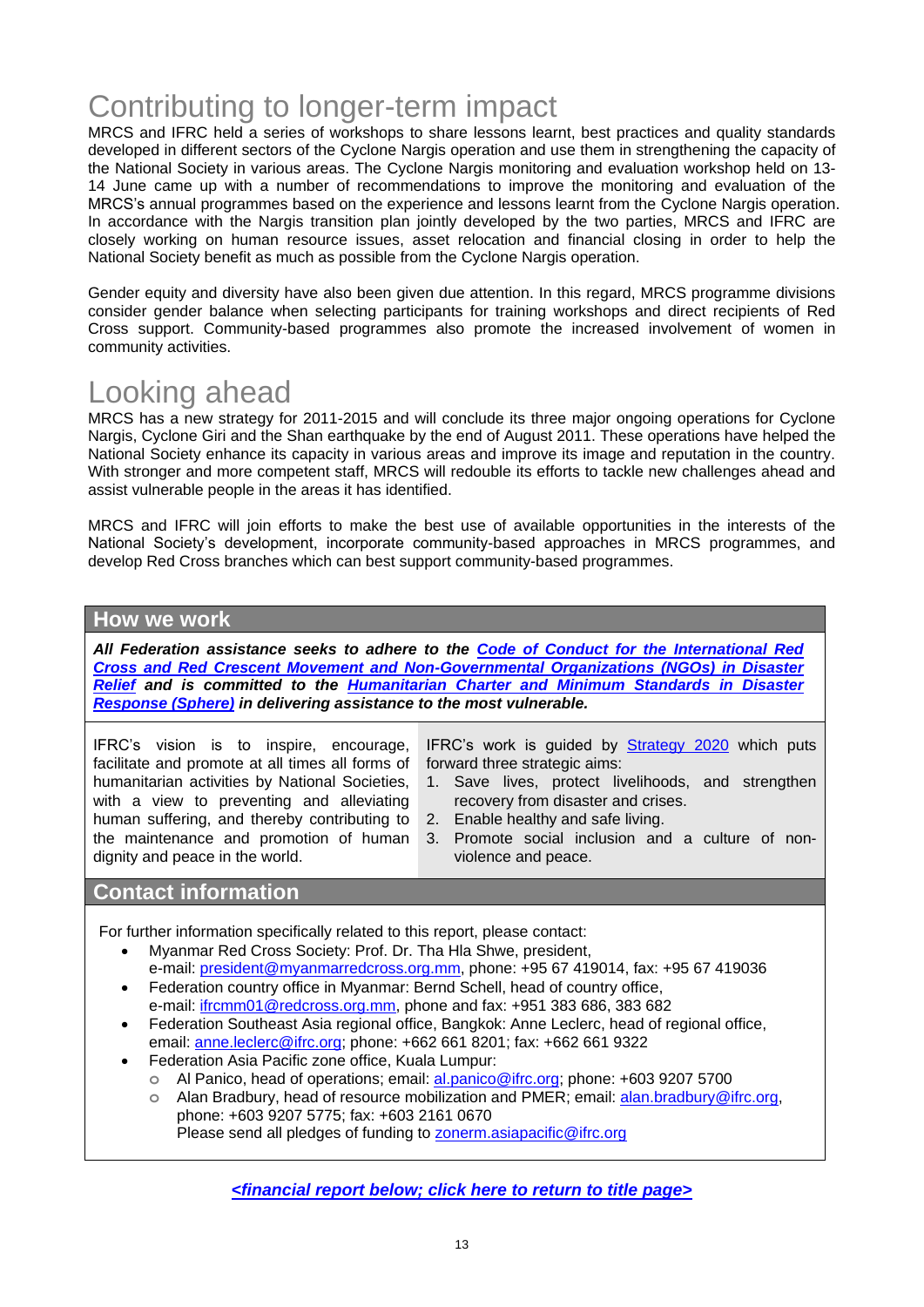#### <span id="page-13-0"></span>**International Federation of Red Cross and Red Crescent Societies**

MAAMM002 - Myanmar

Appeal Launch Date: 01 jan 11

Appeal Timeframe: 01 jan 08 to 31 dec 13

Interim Report

### **I. Consolidated Funding**

|                         | All figures are in Swiss Francs (CHF) |
|-------------------------|---------------------------------------|
| Budget                  | APPEAL                                |
| Appeal                  | MAAMM002                              |
| <b>Budget Timeframe</b> | 2011/1-2011/12                        |

**Selected Parameters** Reporting Timeframe 2011/1-2011/6

|                                                    | <b>Disaster</b><br>Management | <b>Health and</b><br><b>Social Services</b> | <b>National Society</b><br><b>Development</b> | <b>Principles and</b><br>Values | Coordination | <b>TOTAL</b> |
|----------------------------------------------------|-------------------------------|---------------------------------------------|-----------------------------------------------|---------------------------------|--------------|--------------|
| A. Budget                                          | 1,593,244                     | 1,389,606                                   | 370.210                                       | 60.712                          | 106.459      | 3,520,232    |
| <b>B. Opening Balance</b>                          | 1,041,816                     | 418,316                                     | 114,860                                       | 12,777                          | 102,533      | 1,690,302    |
| Income                                             |                               |                                             |                                               |                                 |              |              |
| <b>Cash contributions</b>                          |                               |                                             |                                               |                                 |              |              |
| Australian Red Cross (from Australian Government)  | $-742$                        |                                             |                                               |                                 |              | $-742$       |
| Canadian Red Cross                                 |                               | 46.654                                      |                                               |                                 |              | 46.654       |
| China Red Cross, Hong Kong branch                  | 417,442                       | 93,687                                      |                                               |                                 |              | 511,129      |
| European Commission - DG ECHO                      | $-10,142$                     |                                             |                                               |                                 |              | $-10,142$    |
| <b>Finnish Red Cross</b>                           |                               | 16,842                                      |                                               |                                 |              | 16,842       |
| <b>Finnish Red Cross (from Finnish Government)</b> |                               | 95,439                                      |                                               |                                 |              | 95,439       |
| <b>Netherlands Red Cross</b>                       |                               |                                             | 18,626                                        |                                 |              | 18,626       |
| <b>Swedish Red Cross</b>                           | 53.686                        | 439.706                                     | 19,535                                        |                                 |              | 512.927      |
| <b>C1. Cash contributions</b>                      | 460,244                       | 692,328                                     | 38,161                                        |                                 |              | 1,190,732    |
| Other Income                                       |                               |                                             |                                               |                                 |              |              |
| <b>Balance Reallocation</b>                        |                               | 0                                           |                                               |                                 |              | $\theta$     |
| <b>Sales</b>                                       |                               |                                             |                                               |                                 | 959          | 959          |
| Services Fees                                      |                               |                                             |                                               |                                 | 4,343        | 4,343        |
| Sundry Income                                      |                               |                                             | 315                                           |                                 |              | 315          |
| <b>C4. Other Income</b>                            |                               | 0                                           | 315                                           |                                 | 5,302        | 5,616        |
| C. Total Income = $SUM(C1C4)$                      | 460,244                       | 692,328                                     | 38,475                                        | 0                               | 5,302        | 1,196,348    |
| D. Total Funding = $B + C$                         | 1,502,060                     | 1,110,644                                   | 153,335                                       | 12,777                          | 107,835      | 2,886,650    |
| <b>Appeal Coverage</b>                             | 94%                           | 80%                                         | 41%                                           | 21%                             | 101%         | 82%          |

### **II. Movement of Funds**

|                                    | <b>Disaster</b><br><b>Management</b> | <b>Health and</b><br><b>Social Services</b> | <b>National Society</b><br><b>Development</b> | <b>Principles and</b><br>Values | Coordination | <b>TOTAL</b> |
|------------------------------------|--------------------------------------|---------------------------------------------|-----------------------------------------------|---------------------------------|--------------|--------------|
| <b>B. Opening Balance</b>          | 1.041.816                            | 418.316                                     | 114.860                                       | 12.777                          | 102.533      | 1,690,302    |
| C. Income                          | 460.244                              | 692.328                                     | 38.475                                        |                                 | 5,302        | 1,196,348    |
| E. Expenditure                     | $-1.250.668$                         | $-131.120$                                  | $-60.389$                                     | 412                             | $-4.386$     | $-1,446,152$ |
| F. Closing Balance = $(B + C + E)$ | 251.392                              | 979.523                                     | 92.946                                        | 13.189                          | 103.448      | 1.440.498    |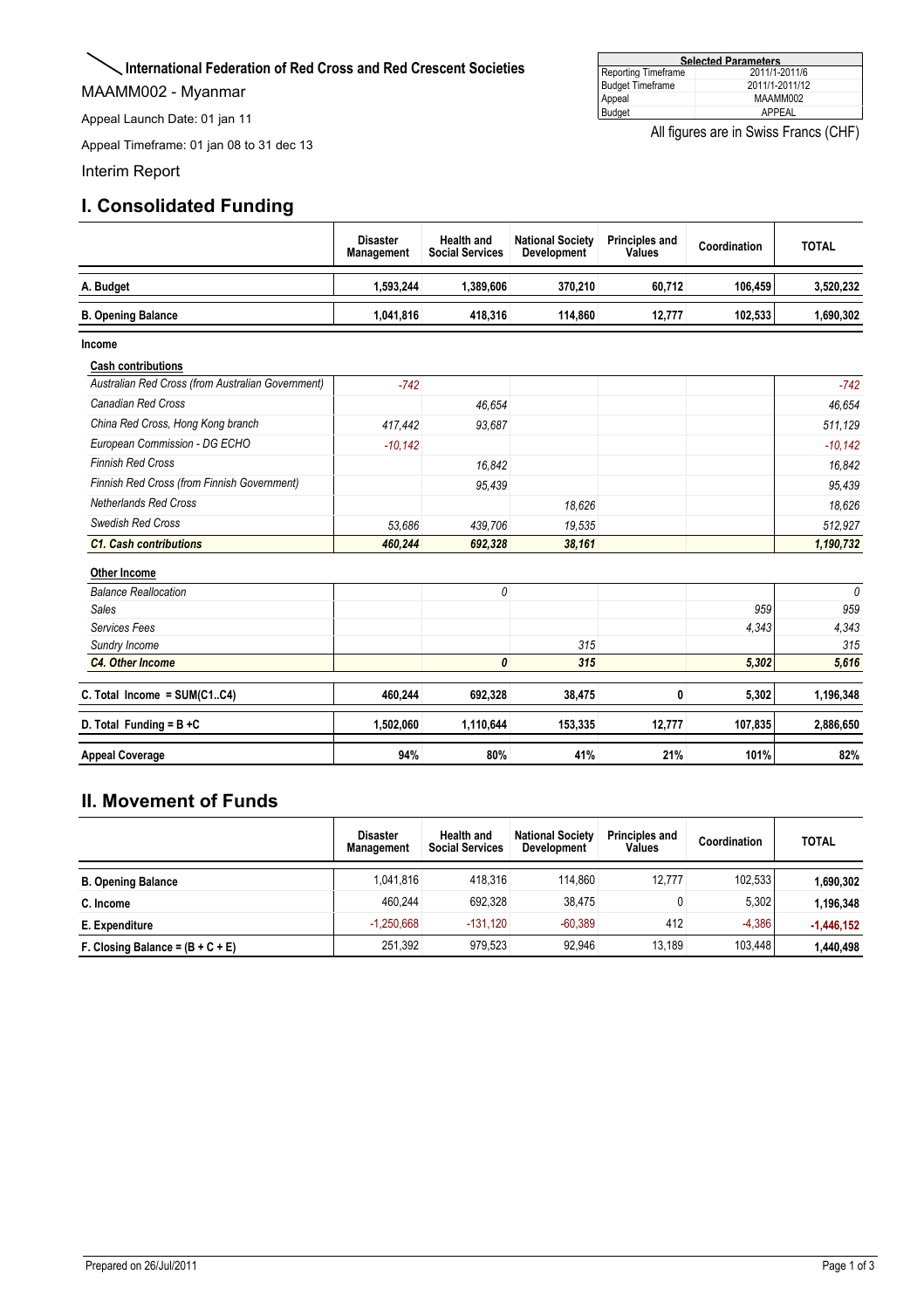#### **International Federation of Red Cross and Red Crescent Societies**

MAAMM002 - Myanmar

Appeal Launch Date: 01 jan 11

Appeal Timeframe: 01 jan 08 to 31 dec 13

Interim Report

### **III. Consolidated Expenditure vs. Budget**

|                                                 |               | <b>Expenditure</b>     |                                      |                                        |                          |              |              |            |
|-------------------------------------------------|---------------|------------------------|--------------------------------------|----------------------------------------|--------------------------|--------------|--------------|------------|
| <b>Account Groups</b>                           | <b>Budget</b> | Disaster<br>Management | <b>Health and Social</b><br>Services | <b>National Society</b><br>Development | Principles and<br>Values | Coordination | <b>TOTAL</b> | Variance   |
| Α                                               |               |                        |                                      |                                        |                          |              | в            | $A - B$    |
| <b>BUDGET (C)</b>                               |               | 1,593,244              | 1,389,606                            | 370,210                                | 60,712                   | 106,459      | 3,520,232    |            |
| <b>Relief items, Construction, Supplies</b>     |               |                        |                                      |                                        |                          |              |              |            |
| Shelter - Relief                                | 99,000        | 302,192                |                                      |                                        |                          |              | 302,192      | $-203,192$ |
| <b>Construction Materials</b>                   | 224,074       |                        |                                      |                                        |                          |              |              | 224,074    |
| Clothing & textiles                             | 194,158       | 249,470                | $-342$                               |                                        |                          |              | 249,128      | $-54,970$  |
| Food                                            |               |                        | 1,733                                |                                        |                          |              | 1,733        | $-1,733$   |
| Water, Sanitation & Hygiene                     | 201,756       | 203,382                | 15,494                               |                                        |                          |              | 218,876      | $-17,120$  |
| Medical & First Aid                             | 69,113        | 29,438                 | 1,808                                |                                        |                          |              | 31,246       | 37,868     |
| <b>Teaching Materials</b>                       | 158,780       |                        |                                      |                                        |                          |              |              | 158,780    |
| <b>Utensils &amp; Tools</b>                     | 70,000        | 12,014                 |                                      |                                        |                          |              | 12,014       | 57,986     |
| Other Supplies & Services                       | 248,865       | $-32,592$              | 425                                  |                                        |                          |              | $-32,167$    | 281,032    |
| Total Relief items, Construction, Sup           | 1,265,747     | 763,905                | 19,118                               |                                        |                          |              | 783,022      | 482,725    |
| Land, vehicles & equipment                      |               |                        |                                      |                                        |                          |              |              |            |
| Land & Buildings                                |               |                        |                                      | 26,936                                 |                          |              | 26,936       | $-26,936$  |
| Vehicles                                        | 8,744         | 530                    |                                      |                                        |                          |              | 530          | 8,214      |
| Computers & Telecom                             | 9,229         | 237                    |                                      |                                        |                          |              | 237          | 8,992      |
| Office & Household Equipment                    | 12,667        |                        |                                      |                                        |                          |              |              | 12,667     |
| Others Machinery & Equipment                    | 15,826        |                        |                                      |                                        |                          |              |              | 15,826     |
| Total Land, vehicles & equipment                | 46,466        | 767                    |                                      | 26,936                                 |                          |              | 27,703       | 18,763     |
| Logistics, Transport & Storage                  |               |                        |                                      |                                        |                          |              |              |            |
| Storage                                         | 99,681        | 48,433                 | 263                                  | 155                                    |                          |              | 48,851       | 50,830     |
| Distribution & Monitoring                       | 67,176        | 90,133                 | 4,741                                |                                        |                          |              | 94,874       | $-27,697$  |
| Transport & Vehicle Costs                       | 51,371        | 21,594                 | 4,479                                | 423                                    |                          | 379          | 26,876       | 24,495     |
| Logistics Services                              |               | 17,426                 |                                      |                                        |                          |              | 17,426       | $-17,426$  |
| <b>Total Logistics, Transport &amp; Storage</b> | 218,228       | 177,586                | 9,483                                | 578                                    |                          | 379          | 188,027      | 30,201     |
| Personnel                                       |               |                        |                                      |                                        |                          |              |              |            |
| <b>International Staff</b>                      | 590,017       | 25,763                 | 532                                  |                                        |                          | 48           | 26,343       | 563,674    |
| <b>National Staff</b>                           | 99,386        | 2,996                  | 1,156                                | 46                                     |                          | 112          | 4,310        | 95,076     |
| National Society Staff                          | 311,944       | 44,872                 | 43,256                               | 20,109                                 | 4,955                    |              | 113,191      | 198,753    |
| Volunteers                                      |               | 32,555                 | 6,352                                | 805                                    |                          |              | 39,712       | $-39,712$  |
| <b>Total Personnel</b>                          | 1,001,346     | 106,186                | 51,295                               | 20,959                                 | 4,955                    | 160          | 183,555      | 817,791    |
| <b>Consultants &amp; Professional Fees</b>      |               |                        |                                      |                                        |                          |              |              |            |
| Consultants                                     | 18,404        |                        | 3,224                                | 1,286                                  |                          |              | 4,509        | 13,895     |
| Professional Fees                               | 2,668         | 167                    |                                      | 715                                    |                          |              | 881          | 1,787      |
| <b>Total Consultants &amp; Professional Fe</b>  | 21,072        | 167                    | 3,224                                | 2,000                                  |                          |              | 5,390        | 15,682     |
| <b>Workshops &amp; Training</b>                 |               |                        |                                      |                                        |                          |              |              |            |
| Workshops & Training                            | 392,911       | 40,727                 | 40,818                               | 30,560                                 | 4,315                    | 1,341        | 117,761      | 275,150    |
| <b>Total Workshops &amp; Training</b>           | 392,911       | 40,727                 | 40,818                               | 30,560                                 | 4,315                    | 1,341        | 117,761      | 275,150    |
| <b>General Expenditure</b>                      |               |                        |                                      |                                        |                          |              |              |            |
| Travel                                          | 88,777        | 19,340                 | 3,118                                | 3,847                                  |                          | 1,029        | 27,334       | 61,443     |
| Information & Public Relation                   | 162,945       | 30,498                 | 3,638                                | 2,568                                  | 1,255                    | 847          | 38,806       | 124,139    |
| Office Costs                                    | 58,790        | 3,939                  | 5,184                                | 1,613                                  | 165                      | 143          | 11,044       | 47,747     |
| Communications                                  | 36,776        | 6,174                  | 227                                  | 1,159                                  |                          | 219          | 7,779        | 28,997     |
| <b>Financial Charges</b>                        | 11,225        | 11,579                 | 5,379                                | 12,212                                 | 598                      |              | 29,769       | $-18,544$  |
| Other General Expenses                          | 1,098         | 485                    | 11                                   |                                        |                          |              | 496          | 603        |
| <b>Total General Expenditure</b>                | 359,611       | 72,015                 | 17,557                               | 21,399                                 | 2,018                    | 2,238        | 115,227      | 244,384    |
| <b>Operational Provisions</b>                   |               |                        |                                      |                                        |                          |              |              |            |
| <b>Operational Provisions</b>                   |               | 5,780                  | $-19,841$                            | $-45,807$                              | $-11,677$                |              | $-71,545$    | 71,545     |
| <b>Total Operational Provisions</b>             |               | 5,780                  | $-19,841$                            | $-45,807$                              | $-11,677$                |              | $-71,545$    | 71,545     |
|                                                 |               |                        |                                      |                                        |                          |              |              |            |

**Indirect Costs**

Prepared on 26/Jul/2011 Page 2 of 3

#### **Selected Parameters** Reporting Timeframe 2011/1-2011/6 Budget Timeframe 2011/1-2011/12 Appeal MAAMM002 Appeal MAAMMOO<br>Budget APPEAL

All figures are in Swiss Francs (CHF)